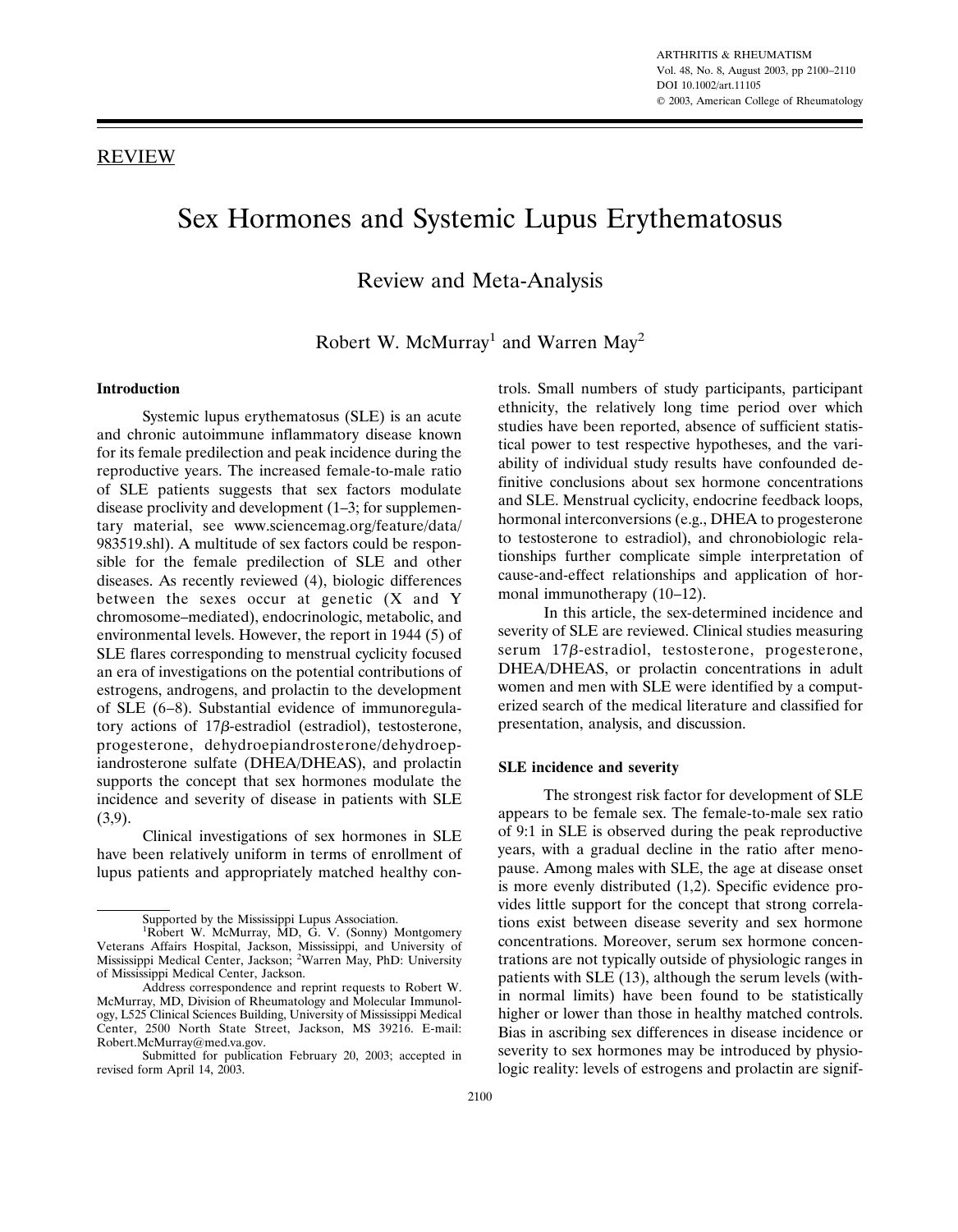| Authors, year (ref.)               | Subjects                                                                    | Conclusions                                                                                                                                                                               |
|------------------------------------|-----------------------------------------------------------------------------|-------------------------------------------------------------------------------------------------------------------------------------------------------------------------------------------|
| Female-only studies                |                                                                             |                                                                                                                                                                                           |
| Jungers et al, 1983 (30)           | 19 SLE/12 controls                                                          | No significant difference                                                                                                                                                                 |
| Feher et al, 1987 (31)             | 4-7 SLE/4-10 controls; 22 SLE/11<br>controls                                | No significant difference (regardless of cyclicity or<br>menopause)                                                                                                                       |
| Lahita et al, 1987 (32)            | 12 SLE/pooled controls                                                      | No significant difference                                                                                                                                                                 |
| Arnalich et al, 1992 (33)          | 26 SLE/21 controls                                                          | No significant difference                                                                                                                                                                 |
| Folomeev et al, 1992 (34)          | 9 SLE/4 controls                                                            | No significant difference; aromatase activity varied inversely<br>with SLE disease activity and positively with estradiol; no<br>difference in female and male aromatase activity         |
| Cheng and Li, 1993 (35)            | 140 SLE/20 controls                                                         | $E_2$ significantly higher in SLE; lupus activity related to<br>incremental $E_2$ concentrations                                                                                          |
| Munoz et al, 1994 (36)             | 14 SLE/20 controls, premenopausal;<br>8 SLE/8 controls, postmenopausal      | $E_2$ significantly lower in SLE; serum $E_2$ inversely related to<br>disease activity at specific menstrual cycle stages;<br>alterations in intermediate $E2$ metabolism in SLE patients |
| Verthelyi et al, 2001 (37)         | 75 SLE/38 controls, premenopausal;<br>45 SLE/20 controls,<br>postmenopausal | $E_2$ significantly higher in SLE (before or after menopause);<br>cytokine imbalances did not correlate with hormone<br>concentrations                                                    |
| Male-only studies                  |                                                                             |                                                                                                                                                                                           |
| Mackworth-Young et al, 1983 (38)   | 9 SLE/11 controls                                                           | No significant difference                                                                                                                                                                 |
| Miller et al, 1983 (39)            | 49 SLE/49 controls                                                          | $E_2$ significantly higher in SLE; 18 of 49 had abnormally high<br>$E2$ concentrations                                                                                                    |
| Carrabba et al, 1985 (40)          | 10 SLE/10 controls                                                          | No significant difference; lower testosterone/estradiol ratios<br>in SLE men                                                                                                              |
| Lavalle et al, 1987 (41)           | 8 SLE/11 controls                                                           | $E2$ significantly lower in SLE                                                                                                                                                           |
| Folomeev et al, 1992 (34)          | 6 SLE/4 controls                                                            | No significant difference; trend toward increased $E_2$ and<br>aromatase activity levels in SLE patients; however,<br>aromatase activity varies inversely with SLE disease activity       |
| Sequeira et al, 1993 (42)          | 14 SLE/17 controls                                                          | No significant difference                                                                                                                                                                 |
| Cheng and Li, 1993 (35)            | 19 SLE/7 controls                                                           | $E2$ significantly higher in SLE                                                                                                                                                          |
| Munoz et al, 1994 (36)             | 5 SLE/7 controls                                                            | No significant difference                                                                                                                                                                 |
| Vilarinho and Costallat, 1998 (44) | 7 SLE/10 controls                                                           | $E_2$ significantly lower in SLE                                                                                                                                                          |
| Chang et al, 1999 (43)             | 16 SLE/20 controls                                                          | No significant difference                                                                                                                                                                 |
| Mok and Lau, 2000 (45)             | 35 SLE/33 controls                                                          | No significant difference                                                                                                                                                                 |
| Verthelyi et al, 2001 (37)         | 8 SLE/28 controls                                                           | $E2$ significantly higher in SLE; serum cytokine imbalances did<br>not correlate with hormone concentrations                                                                              |

Table 1. Controlled studies of serum 17 $\beta$ -estradiol concentrations in patients with systemic lupus erythematosus<sup>\*</sup>

\* SLE = systemic lupus erythematosus; E<sub>2</sub> =  $17\beta$ -estradiol.

icantly higher and levels of androgens are significantly lower in women compared with men (4,14).

Observational phenomena suggesting that sex hormones modulate the incidence or severity of disease in patients with SLE include reports of lupus flares caused by use of oral contraceptives (for review, see refs. 15 and 16), administration of estrogen (17,18), and ovulation induction regimens (19,20). Conversely, ovarian failure (and, presumably, reduced estrogen concentrations) has been associated with reduced rates of lupus flares (21), although hormone replacement therapy is not clearly associated with recurrent lupus (for review, see ref. 22), and results of the ongoing Safety of Estrogens in Lupus Erythematosus National Assessment (SELENA) trial have not yet fully emerged. An association of lupus with Klinefelter's syndrome, and its amelioration following testosterone administration, also imply that sex hormones modulate the incidence or severity of SLE (23–25). Further complicating clinical interpretations are the dramatic hormonal fluxes that occur during pregnancy (26) and associated flares of SLE disease activity (27,28). In the following sections, differences between serum concentrations of estradiol, testosterone, DHEA/DHEAS, progesterone, and prolactin in adult nonpregnant female patients with SLE and male patients with SLE are examined.

### **Serum 17β-estradiol**

Estradiol is the most potent and predominant estrogen in serum, is the aromatized end-product of the gonadal steroid metabolic pathway (14), and has been traditionally associated with development of SLE (6,7). Several studies have assessed serum estradiol concentrations in adult patients with SLE (29–47); those that included healthy age-matched controls and provide accessible data for analysis are shown in Table 1 and Figure 1. Two of 8 investigations involving adult female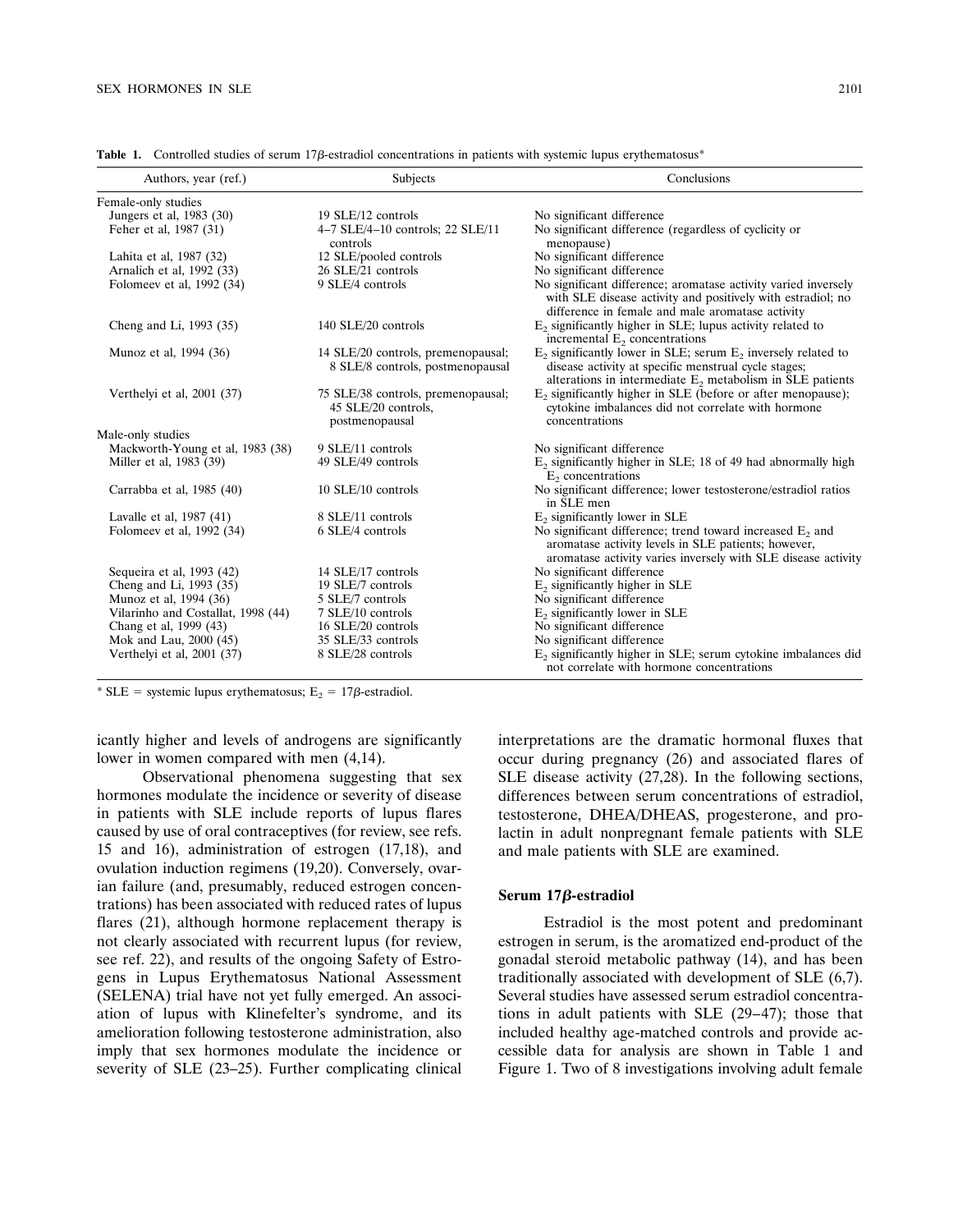

**Figure 1.** Controlled studies of serum estradiol concentrations  $(\pm$ SEM) in female and male patients with systemic lupus erythematosus (SLE). The studies by Jungers et al (30) and Lahita et al (32) are not included, because no SD was provided. Feher-1 through Feher-4 represent 4 consecutive weekly estradiol determinations, and Feher-5 represents postmenopausal women (31); Arnalich-1 represents the follicular phase and Arnalich-2 represents the luteal phase (33); Munoz-1 represents the follicular phase, Munoz-2 represents the mid-cycle, Munoz-3 represents the luteal phase, Munoz-4 represents postmenopausal patients, and Munoz-5 represents male patients (36); Verthelyi-1 represents premenopausal patients with inactive disease, Verthelyi-2 represents premenopausal patients with active disease, Verthelyi-3 represents postmenopausal patients with inactive disease, Verthelyi-4 represents postmenopausal patients with active disease, and Verthelyi-5 represents male patients (37). Horizontal lines show the upper and lower limits of normal for women and the upper limit of normal for men (14). Bars show the mean and SD.  $# = P < 0.05$ .

patients with SLE showed significantly increased serum estradiol concentrations in lupus patients compared with controls. One study demonstrated lower estradiol levels in SLE patients compared with controls (at 2 different menstrual cycle points), and 5 studies showed no difference between patients and controls (although Folomeev et al [34] reported a trend toward higher concentrations in SLE patients). Assessing serum estradiol levels in women was confounded, as shown in Figure 1, by 5-fold concentration changes in weekly determinations of estradiol (Feher-1 through Feher-4), phase of the menstrual cycle or postmenopausal status (Munoz-1 through Munoz-4), and pre/postmenopausal status in patients

2102 MCMURRAY AND MAY

with inactive or active disease (Verthelyi-1 through Verthelyi-4).

Among 12 investigations of male SLE patients (Table 1), only 3 showed significantly increased serum estradiol concentrations in patients compared with controls, 7 studies showed no difference between patients and controls, and 2 showed significant suppression of serum estradiol in patients. In most of these studies, serum estradiol concentrations were within the normal physiologic range, although results of 3 studies suggested that some male lupus patients were hyperestrogenemic (18 of 49, 2 of 7, and 3 of 8 male SLE patients, respectively, had estradiol levels above the normal range) (39,44,46).

To formulate general conclusions regarding se-

**Table 2.** The Hedges common estimator of studies of sex hormones in SLE\*

| Hedges      |                |
|-------------|----------------|
| $g_{\rm u}$ | 95% CI         |
|             |                |
| 0.60        | 0.44, 0.76     |
| 1.23        | 0.99, 1.46‡    |
| 0.04        | $-0.18, 0.25$  |
|             |                |
| $-0.71$     | $-0.89, -0.53$ |
| $-1.22$     | $-1.48, -0.97$ |
| $-0.18$     | $-0.44, 0.08$  |
|             |                |
| $-0.98$     | $-1.17, -0.79$ |
| ND.         | ND.            |
| ND.         | ND.            |
|             |                |
| ND          | ND.            |
|             |                |
| 0.61        | $0.41, 0.82$ ‡ |
| 0.30        | 0.10, 0.50     |
| 1.20        | 0.76, 1.65     |
|             |                |

\* For meta-analysis, studies were included if they enrolled nonpregnant female or male patients with systemic lupus erythematosus (SLE) who met the American College of Rheumatology (formerly, the American Rheumatism Association) criteria for the classification of SLE, compared serum concentrations of the specified hormone using conventional measurement techniques, and had matched controls. Studies were excluded if they did not measure serum hormones in a healthy control population, did not provide clear data on statistical variation, or used nonconventional techniques for hormone assessment. Some studies examined female SLE patients in various hormonal states (i.e., follicular phase, luteal phase, postmenopausal) or included male SLE patients in a separate analysis, and were subclassified by first author name and a numeric designation for separate subset hormonal determinations (e.g., Munoz-1, Munoz-2). These data were treated as individual assessments of hormonal status. The Hedges common estimator and 95% confidence interval (95% CI) were calculated according to standard statistical methods. Hedges  $g_{\mu}$  is a measure of effect size. DHEAS  $=$  dehydroepiandrosterone sulfate;  $ND = not determined$ .

† The common estimator compared patients with respective controls for all SLE patients, female-only SLE patients, and male-only SLE patients, for the sex hormones listed.

‡ Statistically significant (not including zero).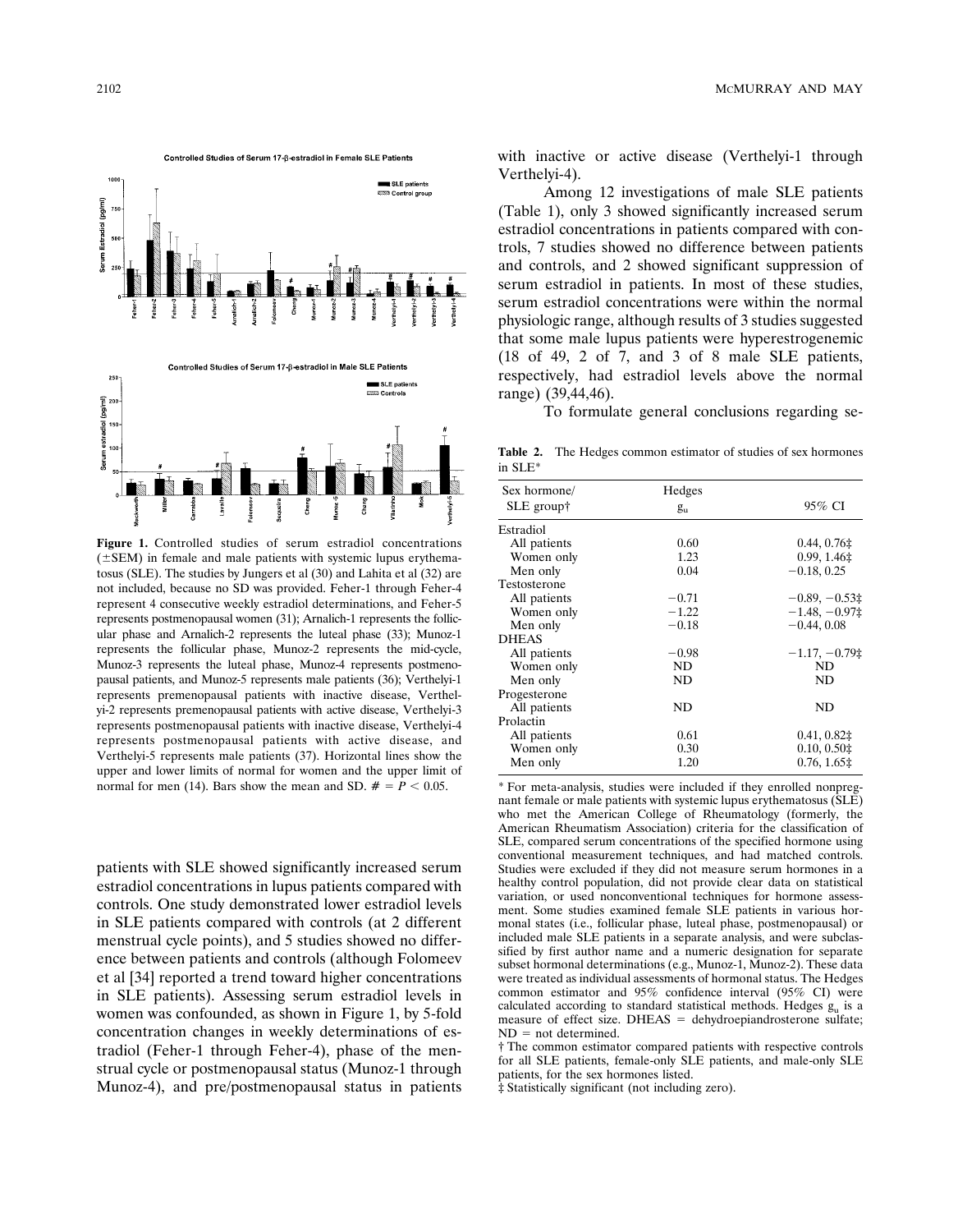| Authors, year (ref.)                  | Subjects               | Conclusions                                                                                                                                                                                       |
|---------------------------------------|------------------------|---------------------------------------------------------------------------------------------------------------------------------------------------------------------------------------------------|
| Female-only studies                   |                        |                                                                                                                                                                                                   |
| Jungers et al, 1982 (60)              | 13 SLE/12 controls     | Testosterone significantly lower                                                                                                                                                                  |
| Jungers et al, 1983 (30)              | 19 SLE/12 controls     | Testosterone significantly lower                                                                                                                                                                  |
| Feher et al, 1987 (31)                | 54 SLE/44 controls     | Testosterone significantly lower                                                                                                                                                                  |
| Lahita et al, 1987 (32)               | 22 SLE/pooled controls | No significant difference; all androgen levels lower in SLE patients<br>compared with controls, but not always statistically significant; androgens<br>inversely correlated with disease activity |
| Arnalich et al, 1992 (33)             | 26 SLE/21 controls     | No significant difference                                                                                                                                                                         |
| Folomeev et al, 1992 (34)             | 9 SLE/4 controls       | Testosterone significantly lower                                                                                                                                                                  |
| Cheng and Li, 1993 (35)               | 140 SLE/20 controls    | Testosterone significantly lower; decrements inversely proportional to lupus<br>activity                                                                                                          |
| Munoz et al, 1994 (36)                | 14 SLE/20 controls     | No significant difference                                                                                                                                                                         |
| Male-only studies                     |                        |                                                                                                                                                                                                   |
| Stahl and Decker, 1978 (61)           | 12 SLE/31 controls     | No significant difference; hypogonadism or androgen deficiency not evident                                                                                                                        |
| Mackworth-Young et al,<br>1983 (38)   | 9 SLE/11 controls      | Testosterone significantly lower; testosterone lower in SLE patients but not<br>different from other chronic diseases                                                                             |
| Carrabba et al, 1985 (40)             | 10 SLE/10 controls     | No significant difference; lower testosterone/estradiol ratios in SLE men                                                                                                                         |
| Lavalle et al, 1987 (41)              | 8 SLE/11 controls      | Testosterone significantly lower                                                                                                                                                                  |
| Folomeev et al, 1992 (34)             | 6 SLE/4 controls       | Testosterone significantly lower                                                                                                                                                                  |
| Sequeira et al, 1993 (42)             | 14 SLE/17 controls     | No significant difference                                                                                                                                                                         |
| Cheng and Li, 1993 (35)               | 19 SLE/7 controls      | Testosterone significantly lower; inversely related to disease activity                                                                                                                           |
| Munoz et al, 1994 (36)                | 5 SLE/7 controls       | No significant difference                                                                                                                                                                         |
| Vilarinho and Costallat,<br>1998 (44) | 7 SLE/10 controls      | No significant difference                                                                                                                                                                         |
| Chang et al, 1999 (43)                | 16 SLE/20 controls     | No significant difference                                                                                                                                                                         |
| Mok and Lau, 2000 (45)                | 33 SLE/35 controls     | No significant difference                                                                                                                                                                         |

Table 3. Controlled studies of serum testosterone in SLE patients\*

 $*$  SLE = systemic lupus erythematosus.

rum sex hormone concentrations in adult female and male SLE patients compared with healthy controls, Hedges common estimator, a meta-analytic measure of effect size (48–50), was determined for all studies, female-only SLE studies, and male-only SLE studies, all of which included a population of healthy matched controls (Table 2). Using a weighted estimator based on within-study variances, calculation of the Hedges common estimator (see Appendix A) facilitates comparison of multiple studies that individually may not reach a definitive conclusion regarding association or effect (48,49). Additionally, 95% confidence intervals (95% CIs) for overall effect size are reported, and 95% CIs that do not include zero indicate a statistically significant difference. Because homogeneity of variances across all studies did not exist (which is one of the confounders in interpreting SLE sex hormone data), the Hedges common estimator results reported herein should be interpreted with caution until more definitive and verifiable results are available.

Nevertheless, calculation of the common estimator of serum estradiol studies in Figure 1 showed that estradiol was significantly higher in adult SLE patients compared with controls when all studies and female-only studies were considered (Table 2). No significant difference in serum estradiol levels between male-only lupus patients and healthy controls could be demonstrated (Table 2). The effect size for female-only SLE studies was large, and the 95% CI did not include zero, implying significantly increased serum estradiol concentrations in female lupus patients compared with controls, and likely accounting for the significant common estimator across all studies. Conversely, the 95% CI for the Hedges estimator for male-only SLE studies implies that no difference for estradiol concentrations exists between male SLE patients and healthy controls (Table 2).

Possible explanations for these findings include increased activity of aromatic hydroxylase or increased production of luteinizing hormone (LH) driving testosterone aromatization in women (14). Folomeev et al reported that aromatic hydroxylase activity was increased in SLE patients, but its activity was inversely related to SLE disease activity (34). To our knowledge, genotypic variations in the enzymes of gonadal steroid synthesis have not been identified in SLE patients, although abnormal metabolism of estrogen and testosterone has been reported (51–53), and other metabolic enzyme differences exist between women and men (4). Lupus patients have an increased  $16\alpha$ -to- $2\alpha$  hydroxylated estrogen metabolite ratio, resulting in production of more "feminizing" estrogens (51,52). In addition, female SLE patients have increased oxidation of testosterone (53), but these abnormalities do not explain increased serum estradiol concentrations in female lu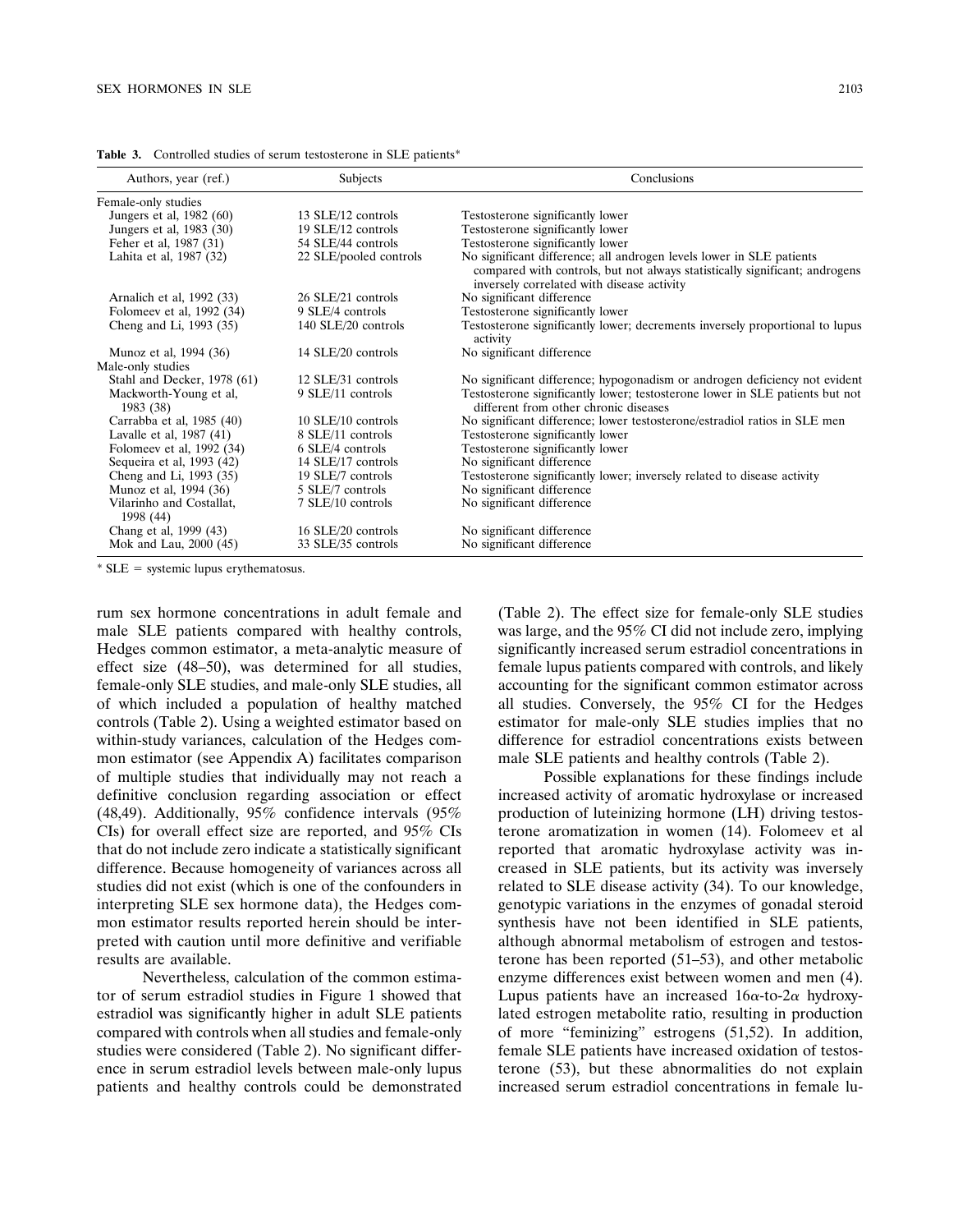pus patients. Increased estradiol concentrations in female SLE patients could, alternatively, be a response to disease activity (e.g., inflammation-stimulated aromatase activity) or the result of inflammatory cytokine action increasing LH release from the pituitary gland (54–56), increasing aromatization, and making estradiol a surrogate marker of inflammation rather than a modulator of disease activity.

Several observations call into question the true role of estrogens in the development or modulation of lupus. For example, in murine lupus, physiologic concentrations of estradiol, exclusive of its prolactin stimulatory effects, suppress autoimmune disease activity (57). Data in this review demonstrate that adult male SLE patients are not feminized by excessive serum estradiol concentrations. Moreover, estradiol concentrations are abnormally low in pregnant lupus patients compared with pregnant controls during periods of increased disease activity (58,59). Therapeutic administration of nonaromatizable (i.e., not convertible to estrogen) androgens does not improve and may worsen SLE disease activity (11), and estrogen receptor blockade with tamoxifen does not improve and may exacerbate SLE disease activity (10). Hence, a clear understanding of relationships between serum estradiol concentrations, steroid enzymes, metabolite effects, and disease activity in SLE remains elusive.

#### **Serum testosterone**

Testosterone, the immediate precursor of estradiol, is found in both men and women (14) and is generally accepted as being immunosuppressive (3,9). Most female-only SLE studies assessing serum estradiol also assessed serum testosterone concentrations; maleonly SLE studies typically assessed only testosterone or other androgens and not estradiol or progesterone (60,61) (Tables 1 and 3). As shown in Table 3, 5 of 8 female-only SLE studies showed significantly decreased testosterone in patients with SLE compared with controls, whereas only 4 of 11 male-only SLE studies showed a significant suppression of testosterone in SLE patients. Although several studies showed a trend toward lower serum testosterone concentrations in SLE patients, results of many studies did not achieve statistical significance (Table 3 and Figure 2). Studies of testosterone also did not routinely identify the percentage of lupus patients who were hypoandrogenemic, although hypoandrogenism in patients with SLE and Klinefelter's syndrome, and SLE clinical improvement with testosterone administration, is documented, as noted above (23–25).



Controlled Studies of Serum Testosterone in Female SLE Patients

**Figure 2.** Controlled studies of serum testosterone concentrations  $(\pm$ SEM) in female and male SLE patients. Jungers-1 (60) and Jungers-2 (30) are 2 separately reported studies. Broken horizontal lines show the upper limits of normal for women and the upper and lower limits of normal for men (14). Bars show the mean and SD.  $# =$  $P < 0.05$ . See Figure 1 for definitions.

Calculation of the Hedges common estimator across all studies of adult SLE patients showed significant serum testosterone suppression in lupus patients compared with healthy controls. However, female-only studies showed a large common estimator, a relationship that was not proved in male-only SLE studies (Table 2). Similar to the effect size for estradiol, the effect size for suppressed serum testosterone in female lupus patients was significant (because the 95% CI did not include zero). In contrast, the common estimator for testosterone concentrations was not significantly different between male SLE patients and controls.

A hypothesis consistent with observed sex hormone changes in female SLE patients is that a sexdetermined accelerated metabolic conversion of upstream androgen precursors to estradiol occurs (a high throughput hypothesis). Alternative or adjunctive explanations include primary hypoandrogenism, hypopituitarism, accelerated catabolism or oxidation, hyperpro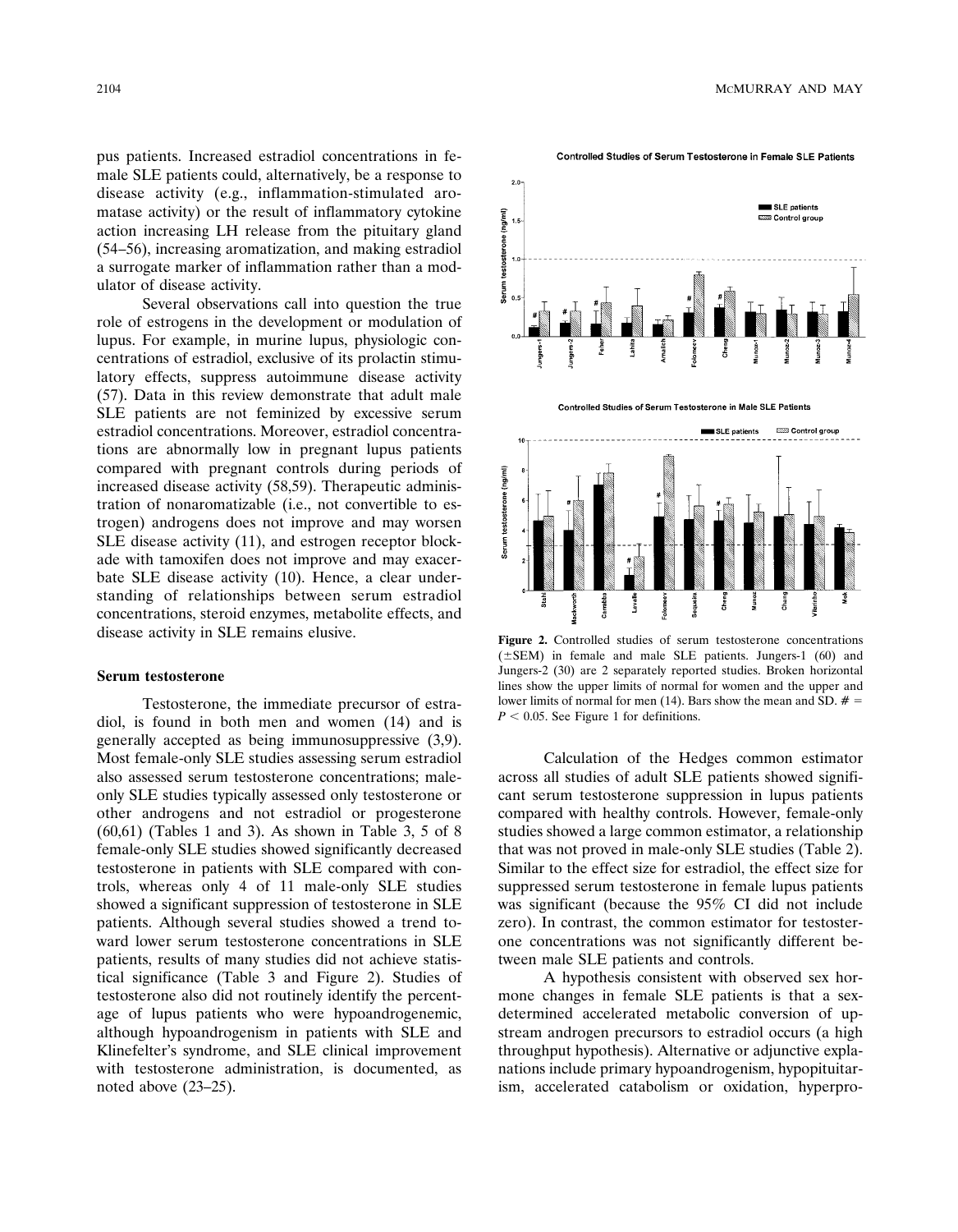lactinemia, or combinations of these effects (14). Conversely, normal serum estradiol and testosterone concentrations in male SLE patients imply that lupus is not sex-steroid dependent in men. The etiology of low or suppressed androgen levels in male SLE patients observed in some studies remains unclear  $(62)$ .

### **Serum DHEA/DHEAS**

DHEA, an upstream precursor of progesterone, testosterone, and estradiol, is also an adrenal androgen with mild virilizing effects, whose primary form in the serum is DHEAS (14). As shown in Figure 3, a majority of studies of SLE in adults show serum DHEA or DHEAS to be significantly lower in SLE patients compared with controls. The common estimator of combined female-only and male-only SLE studies demonstrated a significant suppression of DHEAS in patients compared with controls (Table 2). However, the paucity of studies precluded sex subset classification for DHEAS as well as an assessment of common estimators for DHEA. Recently, several reports have documented that administration of DHEA to patients with SLE has therapeutic potential (63–66), although DHEA may exert its beneficial effects not only by increasing serum androgen levels (65) but also by increasing serum estradiol concentrations (67).

#### **Serum progesterone**

Progesterone is an upstream precursor of testosterone and estradiol (14). Few studies have systematically examined serum progesterone concentrations in adult SLE patients (33,36,37). Progesterone concentrations have been shown to be lower in SLE patients compared with healthy controls (Figure 3), although only one study (36) took into account menstrual cycles, during which progesterone levels were markedly lower during the follicular phase than during the luteal phase. As was true for DHEA, the paucity of progesteronefocused studies precluded meta-analysis.

In combination with the data showing reduced testosterone and DHEA/DHEAS concentrations, reduced levels of this upstream precursor again suggest increased metabolism toward the product of estradiol in female SLE patients, as the result of their primary multiple enzyme abnormalities, loss of feedback control, or increased levels of regulatory pituitary hormones (follicle-stimulating hormone [FSH] and LH). Abnormally low serum progesterone concentrations have also been documented in pregnant SLE patients during periods of increasing disease activity (58). Reports of the

SLE patients **ESSIS Control group** Serum DHEAS (ug/ml) 6 5  $\overline{\mathbf{4}}$ 3  $\overline{2}$ Lahita-2 Vilarinho Jungers-/erthelyi-Jungers-Feher-Lahitaolomeev-Feber. /erthelyi olomeev erthelyi 'erthelyi 'erthelyi Controlled Studies of Serum Progesterone in SLE Patients 20.0  $17.5$ SLE patients Serum progesterone (ng/ml) <sup>ಮಹಾ</sup> Control group 15.0  $12.5$  $10.0$  $7.5$ 5.0  $2.5$ Levels reported in pg/ml  $0.0$ Verthelyi-3 Verthelyi-1 Verthelyi-2 verthelyi-4 Viunoz-Amalich-1 Amalich-2 Aunoz-

**Controlled Studies of Serum DHEAS in SLE Patients** 

**Figure 3.** Controlled studies of serum concentrations  $(\pm$ SEM) of dehydroepiandrosterone sulfate (DHEAS) and progesterone in SLE patients. Jungers-1 (60) and Jungers-2 (30) are 2 separately reported studies. Lahita-1 represents females, and Lahita-2 represents males (32); Folomeev-1 represents females, and Folomeev-2 represents males. Broken horizontal lines show the upper and lower limits of normal for progesterone. Bars show the mean and SD.  $# = P < 0.05$ . See Figure 1 for other definitions.

effects of removal of or supplementation with progesterone are not available, although administration of combination estrogen/progesterone oral contraceptives may improve lupus disease activity (68).

# **Serum prolactin**

Prolactin is a polypeptide pituitary sex hormone with relative concentration differences between sexes (69,70) and a broad array of immunoregulatory proper-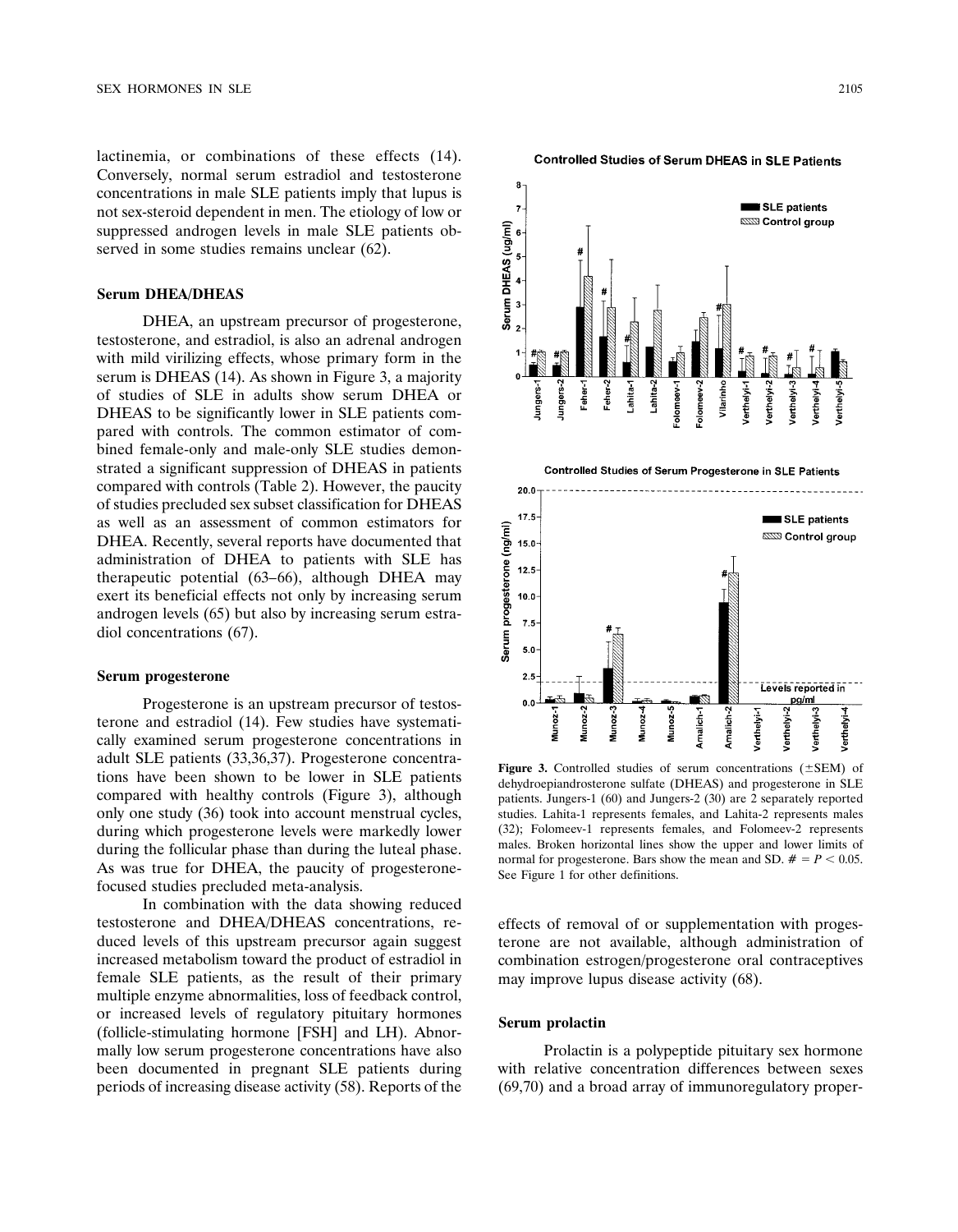| Author(s), year (ref.)             | Subjects                                | Conclusions                                                                                                                                                                   |
|------------------------------------|-----------------------------------------|-------------------------------------------------------------------------------------------------------------------------------------------------------------------------------|
| Female studies                     |                                         |                                                                                                                                                                               |
| Arnalich et al, 1992 (33)          | 26 SLE/21 controls                      | No significant difference                                                                                                                                                     |
| Jara et al, 1992 (71)              | 45 SLE/28 controls                      | Prolactin significantly increased; correlation with SLE disease activity;<br>subset of patients were hyperprolactinemic                                                       |
| Munoz et al, 1994 (36)             | 14 SLE/20 controls;<br>8 SLE/8 controls | Prolactin significantly decreased (compared with controls at certain stages<br>of the menstrual cycle)                                                                        |
| Neidhart, 1996 (72)                | 29 SLE/29 controls                      | Prolactin significantly increased; increased prolactin associated with<br>increased cortisol; significant correlation between serum prolactin and<br>anti-double-stranded DNA |
| Huang and Chou, 1997 (73)          | 30 SLE/20 controls                      | Prolactin significantly increased                                                                                                                                             |
| Rovensky et al, 1997 (77)          | 26 SLE/19 controls                      | Prolactin significantly increased                                                                                                                                             |
| Ferreira et al, 1998 (74)          | 24 SLE/15 controls                      | Prolactin significantly increased                                                                                                                                             |
| Gutierrez et al, 1998 (75)         | 10 SLE/10 controls                      | No significant difference                                                                                                                                                     |
| Jimena et al, 1998 (76)            | 36 SLE/20 controls                      | Prolactin significantly increased; no correlation found between prolactin<br>levels and disease activity                                                                      |
| Jacobi et al, 2001 (78)            | 60 SLE/47 controls                      | Prolactin significantly increased; correlation with lupus disease activity                                                                                                    |
| Male studies                       |                                         |                                                                                                                                                                               |
| Lavalle et al, 1987 (41)           | 8 SLE/11 controls                       | Prolactin significantly increased                                                                                                                                             |
| Munoz et al, 1994 (36)             | 5 SLE/7 controls                        | No significant difference                                                                                                                                                     |
| Vilarinho and Costallat, 1998 (44) | 7 SLE/10 controls                       | No significant difference                                                                                                                                                     |
| Chang et al, 1999 (43)             | 16 SLE/20 controls                      | Prolactin significantly increased                                                                                                                                             |

**Table 4.** Controlled studies of serum prolactin concentrations in SLE\*

 $*$  SLE = systemic lupus erythematosus.

ties (7,8). Estradiol stimulates prolactin secretion, and prolactin suppresses gonadal steroid synthesis (69,70). As shown in Table 4 and Figure 4, several studies have examined the relationship of prolactin and SLE in adults, comparing either the mean concentrations in patients with those of controls or normal and abnormal prolactin concentrations (hyperprolactinemia), with or without a control population (71–87). Seven of 10 female-only and 2 of 4 male-only SLE studies showed significantly increased serum prolactin concentrations in adult lupus patients compared with controls. Of 5 additional prolactin studies (77–81), 2 showed increased prolactin concentrations in SLE patients; however, because the prolactin levels were reported in international units, these studies could not be included in the metaanalysis.

Computation of the common estimator demonstrated significantly increased prolactin concentrations across all studies and female-only studies (Table 2). Calculation of the Hedges common estimator of serum prolactin concentrations in male-only SLE studies also showed significantly increased serum prolactin concentrations in patients compared with healthy controls. The effect size was moderate for women and large for men (Table 2).

Determinations of the percentage of SLE patients with hyperprolactinemia (prolactin concentration  $>$ 20 ng/ml) are shown in Table 5. Although 3 studies





**Figure 4.** Controlled studies of serum prolactin concentrations  $(\pm$ SEM) in female and male SLE patients. Horizontal lines show the upper and lower limits of normal for prolactin (14). Bars show the mean and SD.  $# = P < 0.05$ . See Figure 1 for definitions.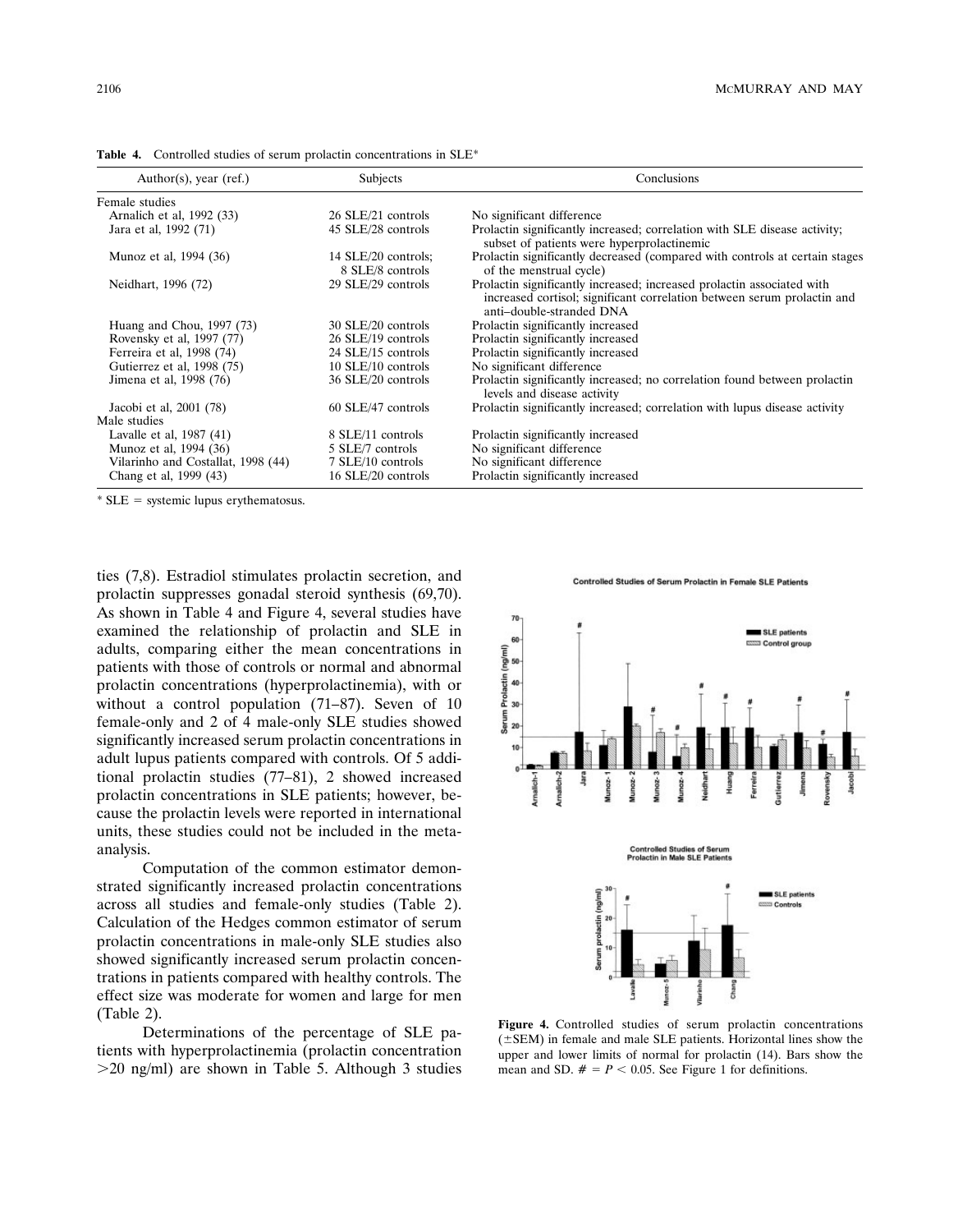**Table 5.** Prevalence of hyperprolactinemia in SLE patients and controls\*

|                                    | Serum hyperprolactinemia |          |
|------------------------------------|--------------------------|----------|
| Author(s), year (ref.)             | Patients                 | Controls |
| Jara et al, 1992 (71)              | 10/45(22)                | 0/28(0)  |
| Sequeira et al, 1993 (42)          | 0/14(0)                  | 0/13(0)  |
| Pauzner et al, 1994 (82)           | 16/82(20)                | ND.      |
| Buskila et al, 1996 (83)           | 10/63(16)                | ND       |
| Formiga et al, 1996 (84)           | 6/20(30)                 | ND       |
| Neidhart, 1996 (72)                | 9/29(30)                 | ND       |
| Ostendorf et al, 1996 (85)         | 4/182(2)                 | ND       |
| Huang and Chou, 1997 (73)          | 12/30(40)                | 2/20(10) |
| Mok et al, 1997 (79)               | 25/72(31)                | ND       |
| Rovensky et al, 1997 (77)          | 11/34(31)                | ND       |
| Alvarez-Nemegyei et al, 1998 (93)  | 30/66(45)                | ND       |
| Ferreira et al, 1998 (74)          | 9/24(38)                 | 2/15(13) |
| Jimena et al, 1998 (76)            | 10/36(28)                | ND       |
| Mok et al, 1998 (80)               | 4/13(13)                 | ND       |
| Vilarinho and Costallat, 1998 (44) | 2/7(29)                  | ND       |
| Mok and Lau, 2000 (81)             | 0/35(0)                  | 0/33(0)  |
| Jacobi et al, 2001 (78)            | 17/60(28)                | 0/47(0)  |
| Leanos-Miranda et al, 2001 (86)    | 41/259(16)               | ND       |
| Pacilio et al, 2001 (87)           | 21/78 (27)               | ND       |
| Total†                             | 237/1,149 (21)           | 4/156(3) |

 $*$  Values are the number (%). Serum hyperprolactinemia was defined as a concentration  $>20$  ng/ml. SLE = systemic lupus erythematosus;  $ND = not determined$ .

 $\dagger$  Mantel-Haenszel odds ratio estimator = 8.9 (95% confidence interval [95% CI] 3.1–16.6; 95% CI > 1.0 is statistically significant).

(43,80,85) did not show an abnormal percentage of hyperprolactinemic SLE patients, summation of all studies revealed that 21% of SLE patients were hyperprolactinemic compared with 3% of healthy controls. This 7-fold difference is also markedly higher than the 1–2% prevalence of hyperprolactinemia reported for general populations (69,88) and was statistically significant compared with healthy controls (Mantel-Haenzel odds ratio).

Prolactin probably stimulates lupus disease activity (89); serum prolactin and disease activity have been positively associated (71,87,90,91); abnormally high prolactin levels during pregnancy in SLE also correlate with disease activity (58,92); and 2 double-blind, placebocontrolled human studies have shown that suppression of prolactin with bromocriptine reduces SLE disease activity (93,94). Interestingly, bromocriptine not only suppresses prolactin but appears to increase estradiol concentrations (95) through increased aromatization of testosterone (96), implying a complex interaction for these hormones in lupus and its disease activity.

Explanations for the prolactin abnormalities in lupus patients are currently speculative. The prolactin gene is in close proximity to the HLA complex (97), and genotype aberrations could be genetically linked to disease predisposition in some subsets of SLE patients. Other possibilities include cytokine-stimulated pituitary prolactin release (54,55), production of immunoreactive prolactin peripherally (98,99), or aberrant pituitary prolactin secretion in lupus patients (74,75). Some of these explanations are, however, superficially not compatible with the other steroid hormone abnormalities seen in female SLE patients. Could aberrant secretion of prolactin, FSH, and LH release produce hyperprolactinemia as well as increased estradiol levels and its decreased precursors in female patients with SLE? Further delineation of abnormalities in pituitary hormone secretion and their effects on SLE is warranted.

#### **Conclusion**

Sexual dichotomy in the incidence of SLE and immunoregulatory properties of sex hormones have suggested that causal or modulatory relationships exist between lupus or lupus disease activity and estradiol, testosterone, DHEA, progesterone, or prolactin. The majority of studies, while documenting sex hormone aberrations in lupus, have examined relatively few patients and controls. Variability and nonhomogeneity of studies of serum hormonal concentrations in SLE patients confound necessary assumptions for statistical meta-analysis, further limiting conclusions derived from currently available data. The possibility of reporting bias also exists, but this argument is somewhat mitigated by the fact that  $>40\%$  of sex-specific comparisons included in this review (Tables 1, 3, and 4) showed negative or "no difference" results for the sex hormones.

Although this review does not establish causal relationships, it emphasizes the altered sex hormone milieu of female SLE patients (Table 6), whether predisposing to disease development or resulting from the autoimmune process, with most hormones remaining within physiologic ranges. Hormonal differences be-

**Table 6.** Sex hormone changes in SLE patients\*

| Hormone                   | Women | Men                   |
|---------------------------|-------|-----------------------|
| <b>DHEA/DHEAS</b>         |       | Probably $\downarrow$ |
| Progesterone              |       | Unknown               |
| Testosterone              |       | Normal                |
| Estradiol                 |       | Normal                |
| (stimulates)<br>Prolactin |       |                       |
|                           |       |                       |

 $*$  Compared with healthy controls.  $SLE =$  systemic lupus erythematosus;  $DHEA/DHEAS = dehydroepi androsterone/dehydroepi andros$ terone sulfate.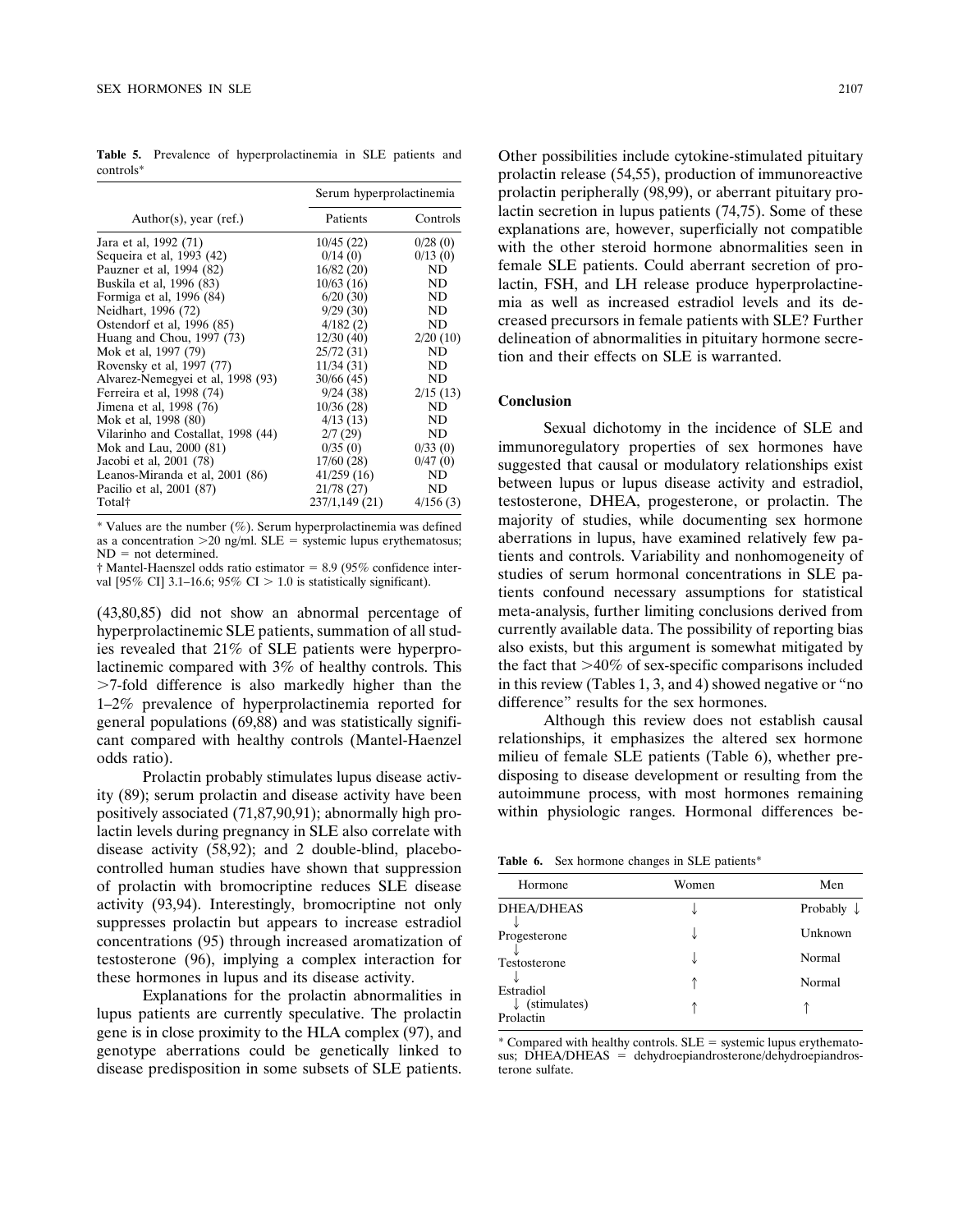tween female and male SLE patients compared with their respective controls suggest that development of SLE in women is more closely related to gonadal sex steroid alterations. The results further suggest that a sex steroid enzyme abnormality in female lupus patients may predispose them to increased disease susceptibility, although increased mortality in females may be confounded by several nonhormonal factors. Supportive of the involvement of pituitary sex hormones in SLE are data that demonstrate aberrant prolactin levels in both female and male SLE patients. Abnormal provocative secretion of pituitary hormones (44,75) and aberrant regulatory pituitary secretagogues (74) further imply pituitary gland involvement in SLE hormonal aberrations. A better understanding of hormonal relationships in SLE could lead to novel and improved application of hormonal immunotherapy.

#### **ACKNOWLEDGMENT**

Dr. McMurray would like to thank Dr. Sara Walker for her support and mentorship.

#### **REFERENCES**

- 1. Hochberg M. Epidemiology of systemic lupus erythematosus. In: Lahita RG, editor. Systemic lupus erythematosus. 2nd ed. New York: Churchill Livingstone; 1992. p. 103–17.
- 2. Petri M. Epidemiology of systemic lupus erythematosus. Best Pract Res Clin Rheumatol 2002;16:847–58.
- 3. Whitacre CC, Reingold SC, O'Looney PA. A gender gap in autoimmunity. Science 1999;283:1277–8.
- 4. Wizemann TM, Pardue ML, editors. Exploring the biological contributions to human health: does sex matter? Committee on Understanding the Biology of Sex and Gender Differences, Institute of Medicine. Washington DC: National Academies Press; 2001. p. 13–27, 117–72, 233–8.
- 5. Rose E, Pillsbury DM. Lupus erythematosus (erythematodes) and ovarian function: observations on a possible relationship and report of six cases. Ann Intern Med 1944;21:1022–34.
- 6. Lahita RG. Sex hormones and systemic lupus erythematosus. Rheum Dis Clin North Am 2000;26:951–68.
- 7. McMurray RW. Sex hormones in the pathogenesis of systemic lupus erythematosus. Front Biosci 2001;6:E193–206.
- 8. Walker SE, Jacobson JD. Roles of prolactin and gonadotropinreleasing hormone in rheumatic diseases. Rheum Dis Clin North Am 2000;26:713-36.
- 9. Olsen NJ, Kovacs WJ. Gonadal steroids and immunity. Endocrine Rev 1996;17:369–84.
- 10. Sturgess AD, Evans DT, Mackay IR, Riglar A. Effects of the oestrogen antagonist tamoxifen on disease indices in systemic lupus erythematosus. J Clin Lab Immunol 1984;13:11–4.
- 11. Lahita RG, Cheng CY, Monder C, Bardin CW. Experience with 19-nortestosterone in the therapy of systemic lupus erythematosus: worsened disease after treatment with 19-nortestosterone in men and lack of improvement in women. J Rheumatol 1992;19:547–55.
- 12. Van Vollenhoven RF, McGuire JL. Estrogen, progesterone, and testosterone: can they be used to treat autoimmune diseases? Cleve Clin J Med 1994;61:276–84.
- 13. Lahita RG. Sex, age, and systemic lupus erythematosus. In: Lahita

RG, editor. Systemic lupus erythematosus. 2nd ed. New York: Churchill Livingstone; 1992. p. 531–42.

- 14. Wilson JD, Foster DW. Williams textbook of endocrinology. 8th ed. Philadelphia: WB Saunders; 1992.
- 15. Petri M, Robinson C. Oral contraceptives and systemic lupus erythematosus. Arthritis Rheum 1997;40:797-803.
- 16. Buyon JP. Oral contraceptives in women with systemic lupus erythematosus. Ann Med Interne (Paris) 1996;147:259–64.
- 17. Yang LY, Huang WJ, Chen WP, Fu LW, Lin CY. Does parenteral oestrogen therapy flare up disease activity in patients with systemic lupus erythematosus complicated by haemorrhagic cystitis? Rheumatology (Oxford) 1999;38:372–3.
- 18. Barrett C, Neylon N, Snaith ML. Oestrogen-induced systemic lupus erythematosus. Br J Rheumatol 1986;25:300–1.
- 19. Ben-Chetrit A, Ben-Chetrit E. Systemic lupus erythematosus induced by ovulation induction treatment. Arthritis Rheum 1994; 37:1614–7.
- 20. Casoli P, Tumiati B, La Sala G. Fatal exacerbation of SLE after induction of ovulation. J Rheumatol 1997;24:1639–40.
- 21. Mok CC, Wong RW, Lau CS. Ovarian failure and flares of systemic lupus erythematosus. Arthritis Rheum 1999;42:1274–80.
- 22. Yung RL. Mechanisms of lupus: the role of estrogens. Clin Exp Rheumatol 1999;17:271–5.
- 23. Lahita RG, Bradlow HL. Klinefelter's syndrome: hormone metabolism in hypogonadal males with systemic lupus erythematosus. J Rheumatol 1987;14 Suppl 13:154–7.
- 24. Olsen NJ, Kovacs WJ. Case report: testosterone treatment of systemic lupus erythematosus in a patient with Klinefelter's syndrome. Am J Med Sci 1995;310:158–60.
- 25. Bizzarro A, Valentini G, Di Martino G, DaPonte A, De Bellis A, Iacono G. Influence of testosterone therapy on clinical and immunological features of autoimmune diseases associated with Klinefelter's syndrome. J Clin Endocrinol Metab 1987;64:32–6.
- 26. McMurray RW. Steroid hormones in lupus pregnancy: in control? Arthritis Rheum 2002;47:116–7.
- 27. Khamasha MA, Ruiz-Irastorza G, Hughes GRV. Systemic lupus erythematosus flares during pregnancy. Rheum Dis Clin North Am 1997;23:15–30.
- 28. Petri M, Howard D, Repke J. Frequency of lupus flare in pregnancy: the Hopkins Lupus Pregnancy Center experience. Arthritis Rheum 1991;34:1538–45.
- 29. Vennemann F, Tholen S. [Sex hormones in lupus erythematosus]. Z Hautkr 1986;61:791–9.
- 30. Jungers P, Nahoul K, Pelissier C, Dougados M, Athea N, Tron F, et al. [A study of plasma androgen levels in women with systemic lupus erythematosus]. French Presse Med 1983;12:685–8.
- 31. Feher KG, Bencze G, Ujfalussy J, Feher T. Serum steroid hormone levels in systemic lupus erythematosus (SLE). Acta Med Hung 1987;44:321–7.
- 32. Lahita RG, Bradlow HL, Ginzler E, Pang S, New M. Low plasma androgens in women with systemic lupus erythematosus. Arthritis Rheum 1987;30:241–8.
- 33. Arnalich F, Benito-Urbina S, Gonzalez-Gancedo P, Iglesias E, de Miguel E, Gijon-Banos J. Inadequate production of progesterone in women with systemic lupus erythematosus. Br J Rheumatol 1992;31:247–51.
- 34. Folomeev M, Dougados M, Beaune J, Kouyoumdjian JC, Nahoul K, Amor B, et al. Plasma sex hormones and aromatase activity in tissues of patients with systemic lupus erythematosus. Lupus 1992;1:191–5.
- 35. Cheng W, Li LS. Blood levels of sex hormone in lupus nephritis and their relationship to lupus activity. Chin Med J (Engl) 1993;106:49–52.
- 36. Munoz JA, Gil A, Lopez-Dupla JM, Vazquez JJ, Gonzalez-Gancedo P. Sex hormones in chronic systemic lupus erythematosus: correlation with clinical and biological parameters. Ann Med Interne (Paris) 1994;145:459–63.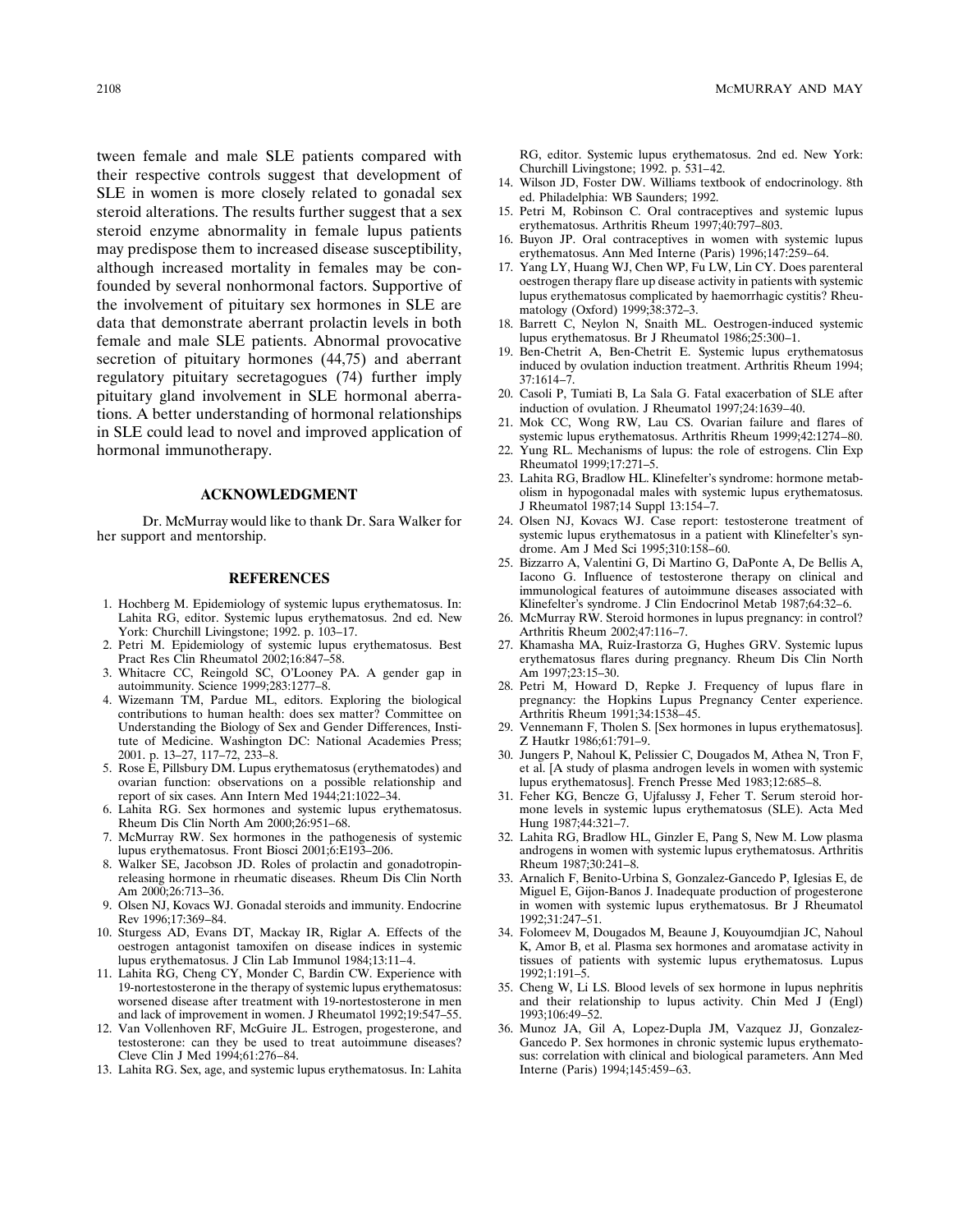- 37. Verthelyi D, Petri M, Ylamus M, Klinman DM. Disassociation of sex hormone levels and cytokine production in SLE patients. Lupus 2001;10:352–8.
- 38. Mackworth-Young CG, Parke AL, Morley KD, Fotherby K, Hughes GR. Sex hormones in male patients with systemic lupus erythematosus: a comparison with other disease groups. Eur J Rheumatol Inflamm 1983;6:228–32.
- 39. Miller MH, Urowitz MB, Gladman DD, Killinger DW. Systemic lupus erythematosus in males. Medicine (Baltimore) 1983;62: 327–34.
- 40. Carrabba M, Giovine C, Chevallard M, Angelini M, Ambrosi B, Travaglini P. Abnormalities of sex hormones in men with systemic lupus erythematosus. Clin Rheumatol 1985;4:420–5.
- 41. Lavalle C, Loyo E, Paniagua R, Bermudez JA, Herrera J, Graef A, et al. Correlation study between prolactin and androgens in male patients with systemic lupus erythematosus. J Rheumatol 1987;14: 268–72.
- 42. Sequeira JF, Keser G, Greenstein B, Wheeler MJ, Duarte PC, Khamashta MA, et al. Systemic lupus erythematosus: sex hormones in male patients. Lupus 1993;2:315–7.
- 43. Chang DM, Chang CC, Kuo SY, Chu SJ, Chang ML. Hormonal profiles and immunological studies of male lupus in Taiwan. Clin Rheumatol 1999;18:158–62.
- 44. Vilarinho ST, Costallat LT. Evaluation of the hypothalamicpituitary-gonadal axis in males with systemic lupus erythematosus. J Rheumatol 1998;25:1097–103.
- 45. Mok CC, Lau CS. Profile of sex hormones in male patients with systemic lupus erythematosus. Lupus 2000;9:252–7.
- 46. Inman RD, Jovanovic L, Markenson JA, Longcope C, Dawood MY, Lockshin MD. Systemic lupus erythematosus in men: genetic and endocrine features. Arch Intern Med 1982;142:1813–5.
- 47. Inman RD. Systemic lupus erythematosus in the male: a genetic and endocrine study [abstract]. Arthritis Rheum 1979;22:624.
- 48. Holister AS, Inagami T. Atrial natriuretic factor and hypertension: a review and metaanalysis. Am J Hypertension 1991;4:850–65.
- 49. Hedges LV, Olkin I. Statistical methods for meta-analysis. New York: Academic Press; 1985.
- 50. Wang MC, Bushman BJ. Integrating results through meta-analytic review using SAS Software. Cary (NC): SAS Institute; 1999.
- 51. Lahita RG, Bradlow HL, Fishman J, Kunkel HG. Abnormal estrogen and androgen metabolism in the human with systemic lupus erythematosus. Am J Kidney Dis 1982;2(1 Suppl 1):206–11.
- 52. Lahita RG, Bradlow HL, Kunkel HG, Fishman J. Alterations of estrogen metabolism in SLE. Arthritis Rheum 1979;22:1195–2001.
- 53. Lahita RG, Kunkel HG, Bradlow HL. Increased oxidation of testosterone in systemic lupus erythematosus. Arthritis Rheum 1983;26:1517–21.
- 54. Spangelo BL, Judd AN, Isakson PC, MacLeod RN. Interleukin-6 stimulates anterior pituitary hormone release in vitro. Endocrinology 1989;125:575–7.
- 55. Yamaguchi M, Koike K, Matsuzaki N, Yoshimoto Y, Taniguchi T, Miyake A, et al. The interferon family stimulates the secretion of prolactin and interleukin-6 by the pituitary gland in vitro. J Endocrinol Invest 1991;14:457–61.
- 56. Karanth S, McCann SM. Anterior pituitary hormone control by interleukin-2. Proc Natl Acad Sci U S A 1991;88:2961-5.
- 57. Elbourne KB, Keisler D, McMurray RW. Differential effects of estrogen and prolactin on autoimmune disease in the NZB/NZW F1 mouse model of systemic lupus erythematosus. Lupus 1998;7: 420–7.
- 58. Jara-Quezada L, Graef A, Lavalle C. Prolactin and gonadal hormones during pregnancy in systemic lupus erythematosus. J Rheumatol 1991;18:349–53.
- 59. Doria A, Cutolo M, Ghirardello A, Zampieri S, Vescovi F, Sulli A, et al. Steroid hormones and disease activity during pregnancy in systemic lupus erythematosus. Arthritis Rheum (Arthritis Care Res) 2002;47:202–9.
- 60. Jungers P, Nahoul K, Pelissier C, Dougados M, Tron F, Bach JF. Low plasma androgens in women with active or quiescent systemic lupus erythematosus. Arthritis Rheum 1982;25:454–7.
- 61. Stahl NI, Decker JL. Androgenic status of males with systemic lupus erythematosus. Arthritis Rheum 1978;21:665–8.
- 62. James WH. Is hypoandrogenism a cause or a consequence of systemic lupus erythematosus in male patients? [letter] Lupus 2000;9:646.
- 63. Chang DM, Lan JL, Lin HY, Luo SF. Dehydroepiandrosterone treatment of women with mild-to-moderate systemic lupus erythematosus: a multicenter randomized, double-blind, placebocontrolled trial. Arthritis Rheum 2002;46:2924–7.
- 64. Van Vollenhoven RF, Engleman DG, McGuire JL. Dehydroepiandrosterone in systemic lupus erythematosus: results of a doubleblind, placebo-controlled, randomized clinical trial. Arthritis Rheum 1995;38:1826–31.
- 65. Barry NN, McGuire JL, van Vollenhoven RF. Dehydroepiandrosterone in systemic lupus erythematosus: relationship between dosage, serum levels, and clinical response. J Rheumatol 1998;25: 2352–6.
- 66. Van Vollenhoven RF, Morabito LM, Engleman EG, McGuire JL. Treatment of systemic lupus erythematosus with dehydroepiandrosterone: 50 patients treated up to 12 months. J Rheumatol 1998;25:285–9.
- 67. Lahita RG. DHEA and lupus. Paper presented at: Sixth International Lupus Conference; March 24-28, 2001; Barcelona, Spain.
- 68. Pando JA, Gourley MF, Wilder RL, Crofford LJ. Hormonal supplementation as treatment for cyclical rashes in patients with systemic lupus erythematosus. J Rheumatol 1995;22:2159–62.
- 69. Frantz AG. Prolactin. N Engl J Med 1978;298:201–6.
- 70. Franks S. Regulation of prolactin secretion by oestrogens: physiological and pathological significance. Clin Sci 1983;65:457–62.
- 71. Jara LJ, Gomez-Sanchez C, Silveira LH, Martinez-Osuna P, Vasey FB, Espinoza LR. Hyperprolactinemia in systemic lupus erythematosus: association with disease activity. Am J Med Sci 1992;303: 222–6.
- 72. Neidhart M. Elevated serum prolactin or elevated prolactin/ cortisol ratio are associated with autoimmune processes in systemic lupus erythematosus and other connective tissue diseases. J Rheumatol 1996;23:476–81.
- 73. Huang CM, Chou CT. Hyperprolactinemia in systemic lupus erythematosus. Zhonghua Yi Xue Za Zhi (Taipei) 1997;59:37–41.
- 74. Ferreira C, Paes M, Gouveia A, Ferreira E, Padua F, Fiuza T. Plasma homovanillic acid and prolactin in systemic lupus erythematosus. Lupus 1998;7:392–7.
- 75. Gutierrez MA, Garcia ME, Rodriguez JA, Rivero S, Jacobelli S. Hypothalamic-pituitary-adrenal axis function and prolactin secretion in systemic lupus erythematosus. Lupus 1998;7:404–8.
- 76. Jimena P, Aguirre MA, Lopez-Curbelo A, de Andres M, Garcia-Courtay C, Cuadrado MJ. Prolactin levels in patients with systemic lupus erythematosus: a case controlled study. Lupus 1998;7:383–6.
- 77. Rovensky J, Jurankova E, Rauova L, Blazickova S, Lukac J, Veselkova Z, et al. Relationship between endocrine, immune, and clinical variables in patients with systemic lupus erythematosus. J Rheumatol 1997;24:2330–4.
- 78. Jacobi AM, Rohde W, Ventz M, Riemekasten G, Burmester GR, Hiepe F. Enhanced serum prolactin (PRL) in patients with systemic lupus erythematosus: PRL levels are related to the disease activity. Lupus 2001;10:554–61.
- 79. Mok CC, Lau CS, Tam SCF. Prolactin profile in a cohort of Chinese systemic lupus erythematosus patients. Br J Rheumatol 1997;36:986–9.
- 80. Mok CC, Lau CS, Lee KW, Wong RW. Hyperprolactinemia in males with systemic lupus erythematosus. J Rheumatol 1998;25: 2357–63.
- 81. Mok CC, Lau CS. Profile of sex hormones in male patients with systemic lupus erythematosus. Lupus 2000;9:252–7.